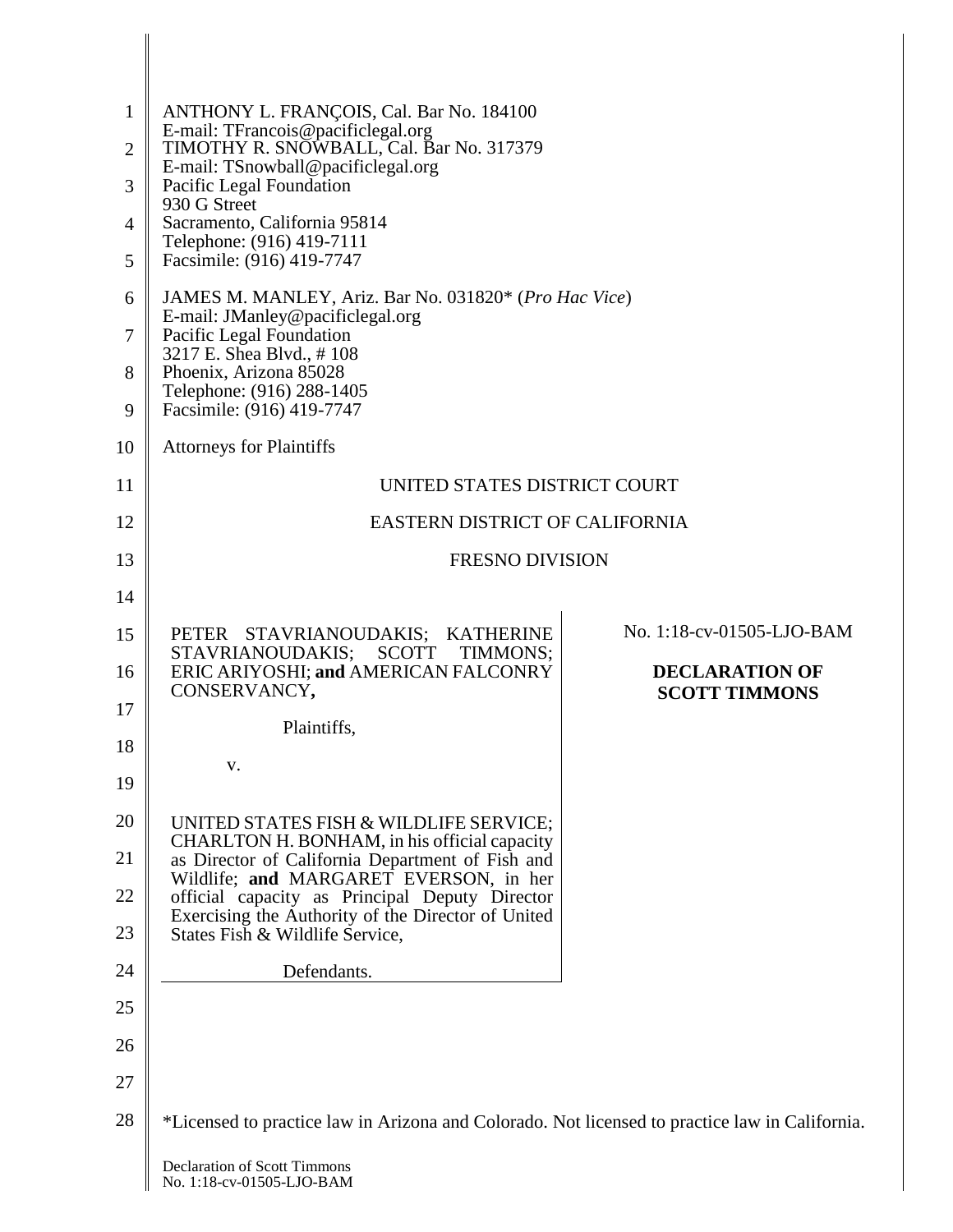1 2 I, Scott Timmons, declare:

1. I have been a licensed falconer for approximately 30 years. In 1988, I secured my first falconry license when I was 19-years old. I currently reside in Lompoc, California.

3 4

5

6

7

8

2. I am also currently the owner and operator of a small abatement company called Aerial Solutions. I have been in the abatement industry for 15 years. Abatement is the act of flying trained birds of prey, like falcons, over a given geographic area as a means to ward off pest birds, such as seagulls. I currently fly abatement birds over the South Coast Recycling and Transfer Station, through a contract with the County of Santa Barbara. I have had this contract since 2012.

9 10 11 12 13 3. In 1992, I was living in my mother's home in Thousand Oaks, California. While I was at work, I received a call from my mother that armed California Fish and Wildlife (formerly Fish and Game) officers were on our property demanding to speak with me. In a panic, I raced home on my lunch break. Just as I arrived and walked up to the gate an officer who I had never met before greeted me by name and asked me if I was in possession of a certain red tail hawk.

14 15 16 4. I told him no, that bird had flown away a month or month and a half prior, as birds sometimes do. And that I had already reported and filed the proper paperwork regarding the disposition of the bird.

17 18 19 20 5. When I asked him what they were doing there and what they wanted, he told me that they had actually already found the red tail hawk they had just asked me if I had. Clearly, these officers were trying to trap me in a lie and fishing for an excuse to access me and my mother's home.

21 22 23 24  $25$ 6. This incident caused great surprise and dismay for my mother. I had previously informed her of the possibility that Fish and Wildlife officers could show up at our home like this simply because I was a falconer. However, this prior conversation did not prepare her for the experience of armed law enforcement officers demanding access to our property or prevent her from getting upset.

26 27 28 Declaration of Scott Timmons No. 1:18-cv-01505-LJO-BAM 1 7. When I was eventually able to get my red tail hawk back, he was in terrible physical condition from his time being housed by a Fish and Wildlife "rehabber," including injuries and malnourishment. I think this incident is representative of the kind of mindset these officers have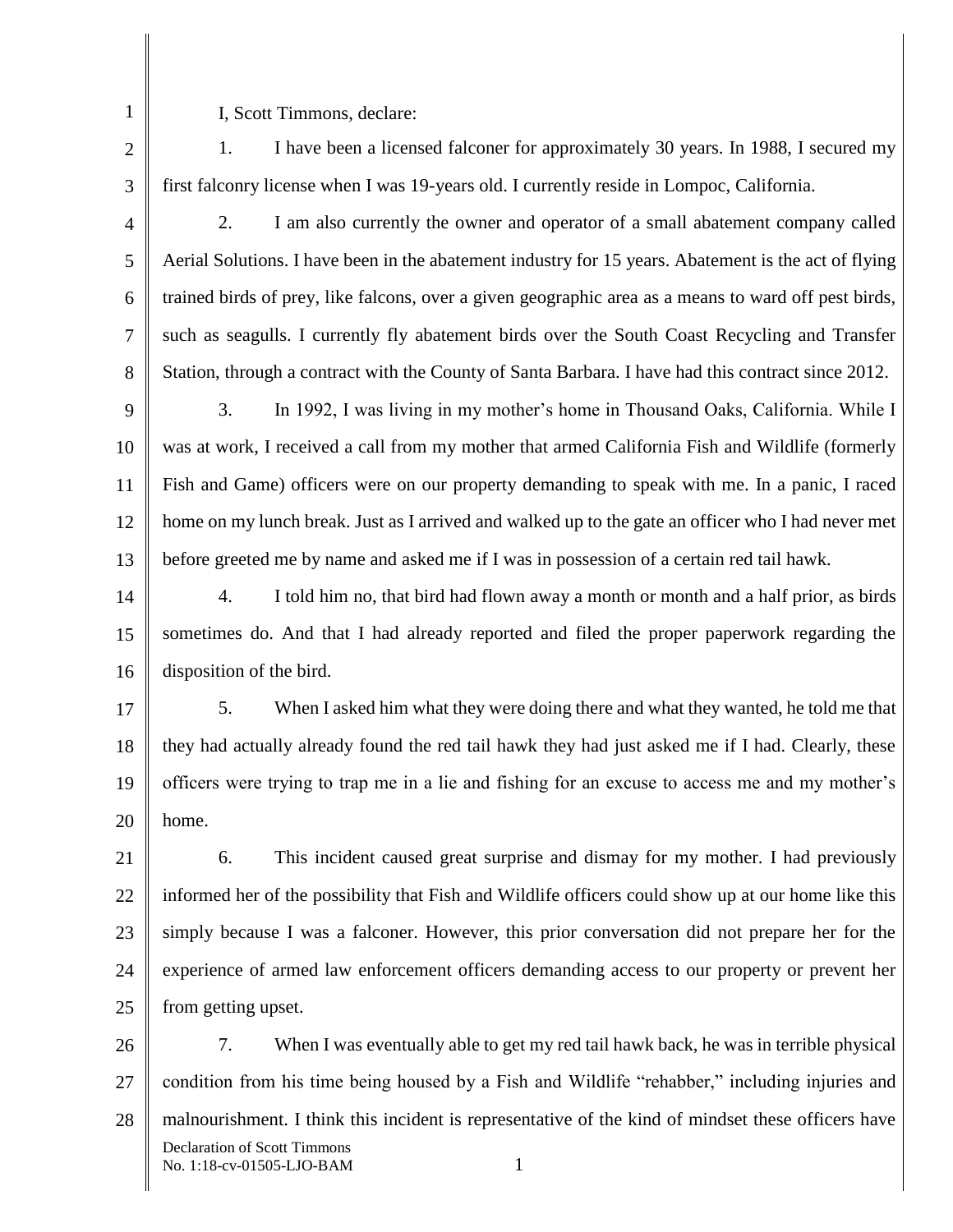1 2 when it comes to dealing with falconers. They have about as much respect for these birds as they do for falconer's rights.

3 4 5 6 7 8. I have experienced discrimination and plain bigotry against our community from Fish and Wildlife officers. This abuse of power has been going on as long as I have participated in falconry, since at least the 1980s. I think the time has come to stand up for falconers' rights under the First and Fourth Amendments. Federal and California Fish and Wildlife have been out of control for too long.

8 9 10 11 9. Discrimination and bigotry against our community from Fish and Wildlife officers also includes the whole idea of us not being able to use our falconry birds—or legally flown abatement birds that I already have a federal permit to fly for money, birds that are captive-bred and do not even come out of the wild—for paid presentations, photography, or film.

12 13 14 15 16 10. In the past I have had abatement contracts with vineyards. If I want to take a bird out to a vineyard in California to do a demonstration, where I already have a contract for abatement services, where is the line? There are so many grey areas in these regulations. What am I allowed to say or do with my birds? The regulations are unclear, and so I often decline to do presentations with my birds.

17 18 19 20 21 22 11. I give tours at the South Coast Recycling and Transfer Station all the time while I am flying my abatement bird. Everything from groups of school children, to the Boy Scouts, to executives from downtown who are interested in my abatement work. It seems that I am constantly giving tours. I do roughly 4 to 6 of them a year, but I cannot be paid for these demonstrations and I worry about what I am allowed to say because the regulations control the content of conservation demonstrations.

23

24 12. I am unable to receive compensation for these tours because of the speech restrictions at issue in this case. I think that I can and should be compensated for these services.

25 26 27 13. I previously performed abatement services for a resort. I was often approached by curious guests, asking me questions about my birds. So I called California Fish and Wildlife and asked about the legality of answering these kinds of questions.

28

///

Declaration of Scott Timmons No. 1:18-cv-01505-LJO-BAM 2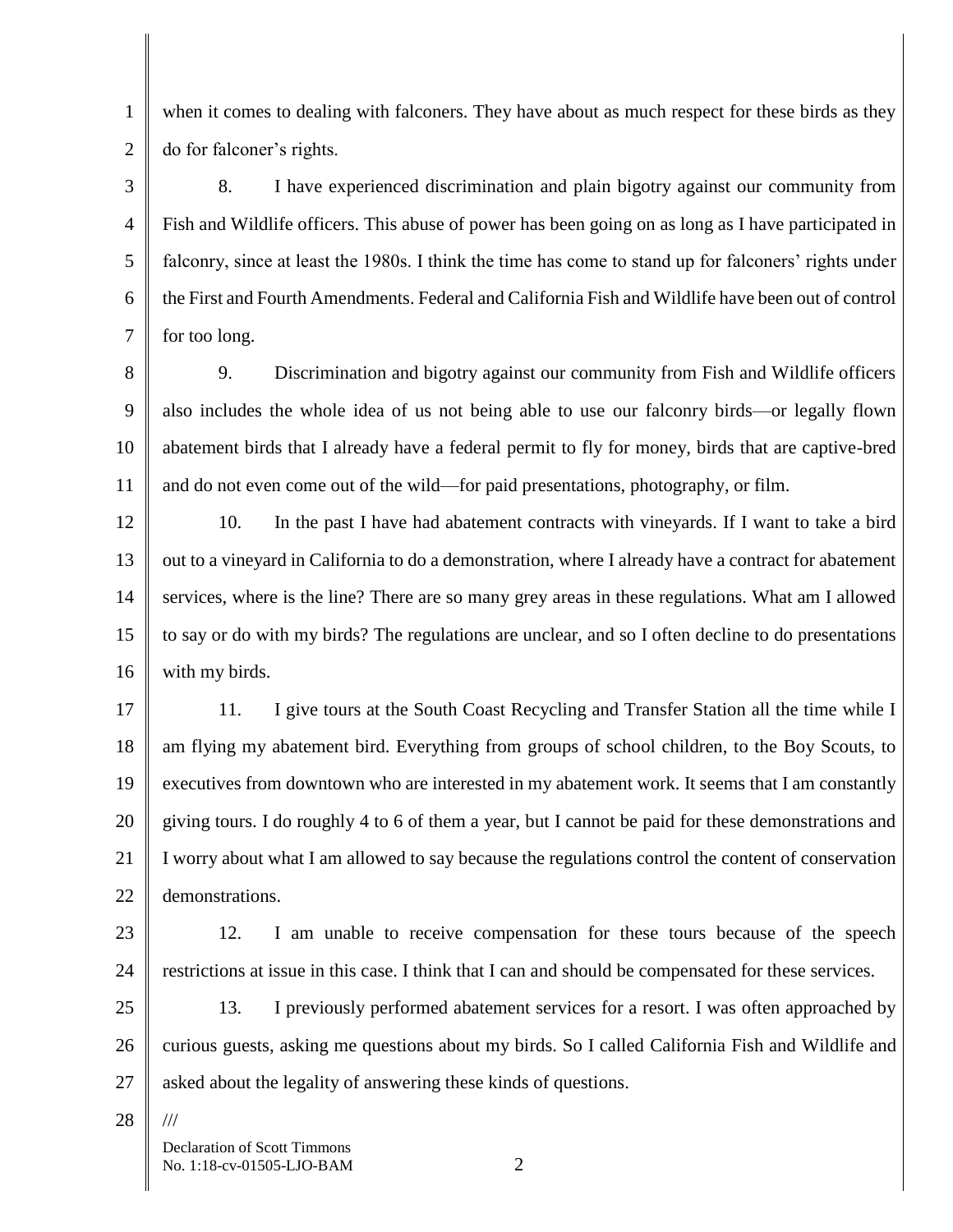1 2 3 14. I was told on the phone by the California Fish and Wildlife staff that since I have an abatement permit I am not allowed to provide any kind of educational presentations or speak to the public about my birds.

4 5 6 7 15. They told me that if I was driving around the property in a cart with my birds and a resort guest asked me why I had falcons that I was not allowed to talk to them. Period. I was told that I was not allowed to stop and talk to people about my birds at all. That I had to be rude and ignore their questions, or else.

8 9 10 16. I was told by California Fish and Wildlife that even if I wanted to schedule time for a guest to come out for 30 or 45 minutes to speak with me about my birds, my abatement work, or watch me fly a falcon, that would be illegal.

11 12 13 14 15 16 17. How can it be legal under the First Amendment for me to satisfy all of the many requirements for an abatement permit and falconry permit, but illegal for me to simply speak to the public about my birds if I am already being paid for being there? It is legal for me to fly birds for abatement and make money, but if I want to give a paid presentation about my birds I cannot charge anything for it, and am told what I can or cannot say? It makes no sense. It has nothing to do with protecting the welfare of my birds.

17 18 19 20 18. I have had calls from individuals in the entertainment industry offering me artistic opportunities to feature the work of my birds. But because of the speech regulations, I have been forced to turn these opportunities down. In the last 5 years I have been forced to turn down 4 or 5 such opportunities.

21 22 23 24 19. I have provided abatement services for individuals in the movie industry in downtown Pasadena and Los Angeles. They have a large feral parrot community down there that makes an excess of noise, which makes shooting a film difficult. So they hire us to come in and fly abatement birds.

25 26 27 28 20. Once again, I'm using my birds to make money for abatement services, but being denied the same ability when it comes to simple presentations, demonstrations, or letting someone take a picture. If someone uses a picture of my birds to promote something artistic or commercial, I could be in the hot-seat, and maybe even lose my birds and business.

Declaration of Scott Timmons No. 1:18-cv-01505-LJO-BAM 3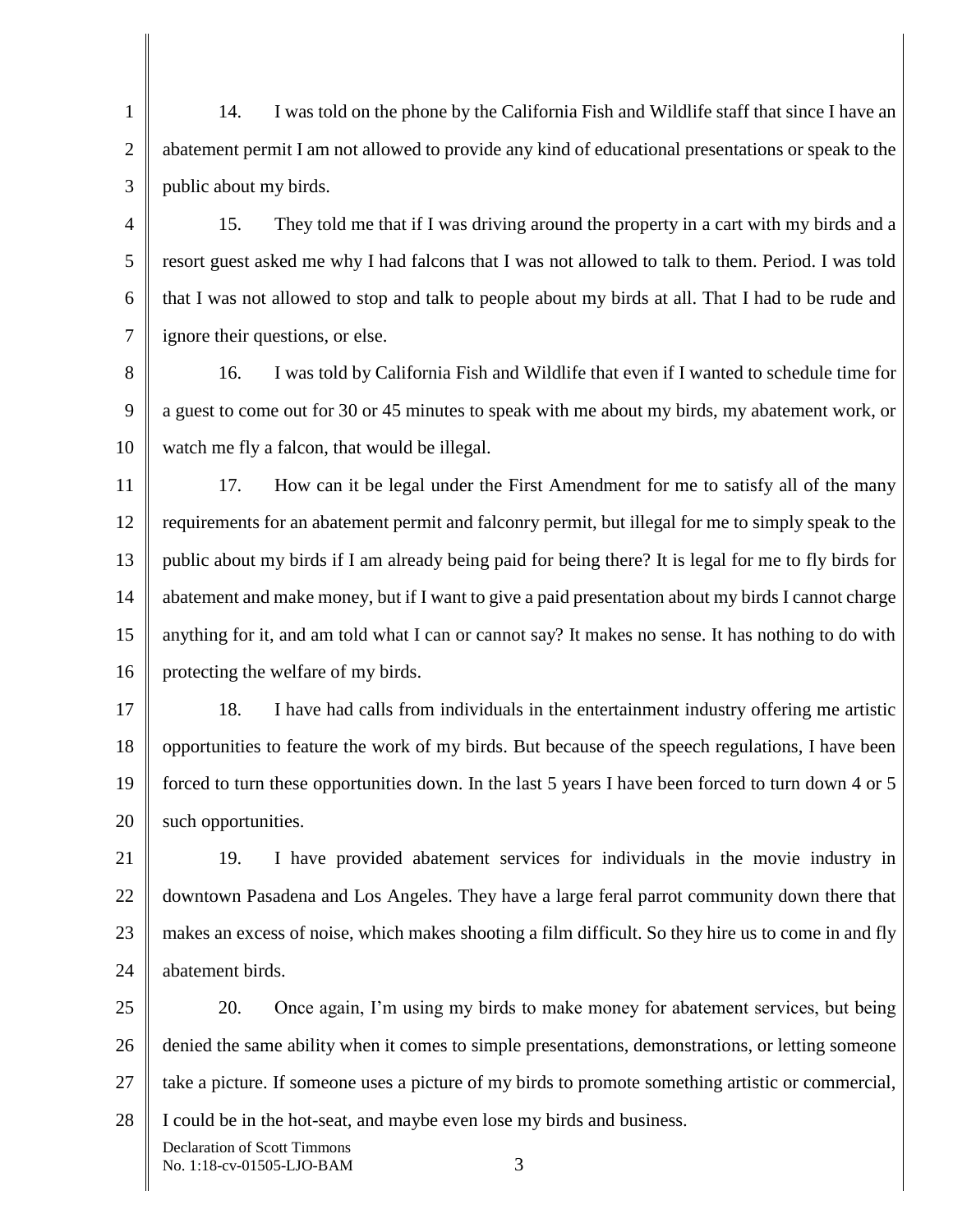1 2 3 4 21. I enjoy sharing my experiences with falconry and information about the practice with the public. I do my best to be a positive ambassador for the sport. I would have more opportunities to take on this role if not for these regulations. 22. I have had specific conversations with local wine-tasting rooms in my area about

5 6 7 8 bringing in birds for presentations or demonstrations. Right now that would be illegal. But for the speech regulations I would be able to make money sharing the sport of falconry in this context. While I was employed at the resort there were a number of people very interested in starting such a business, but the legality was just too unclear for us to proceed.

9 10 23. In the last 5 years there have been 10 or 15 such opportunities I have been forced to turn down.

11 12 13 14 24. Another business idea I have been unable to develop is to take paying clients out with me on falconry hunting expeditions with my birds. I would explain the mechanics and beauty of the craft to them. I have had 5 or 6 opportunities for such services in the last 5 years that I have been forced to turn down because of these restrictive speech rules.

15 16 17 25. I don't think I should have to function this way, unsure of what speech is prohibited or allowed, or afraid that Fish and Wildlife might interpret something a certain way and take my birds away.

18 19 26. I have been aware of the American Falconry Conservancy since 2014, and became a member in August 2018.

20 21 27. I last renewed my falconry license this past June, and will be renewing my license again in June 2019.

22 23 24 28. I have never been out of compliance with the requirements of my falconry license or abatement permits, or cited by U.S. Fish and Wildlife, California Fish and Wildlife, or any other government or private entity related to my practice of falconry or abatement services.

25

///

///

26 ///

27

28 ///

> Declaration of Scott Timmons No. 1:18-cv-01505-LJO-BAM 4